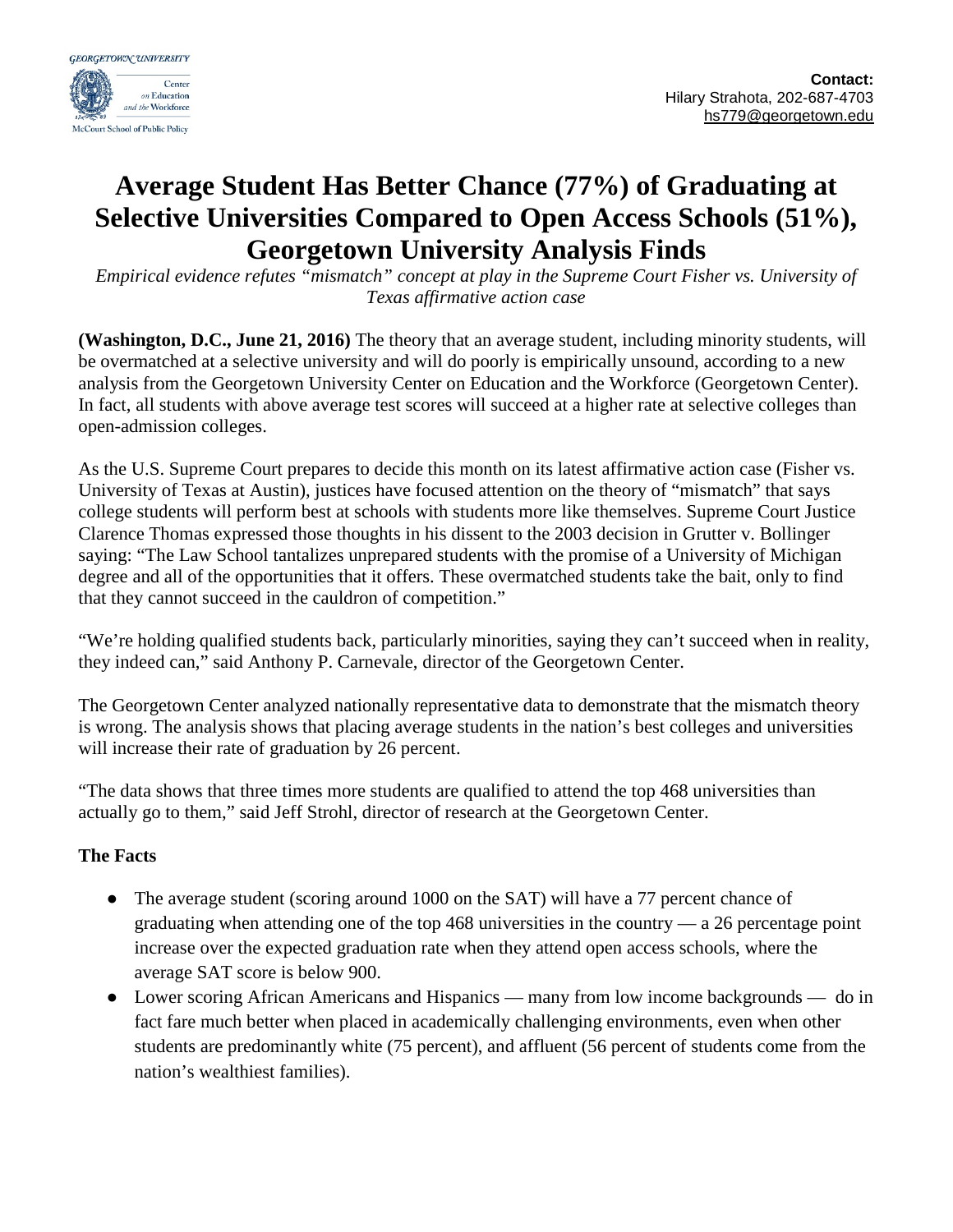

- Students of varied races perform almost equally. White students in the bottom half of test scores have a graduation rate of 75 percent at the most selective colleges and universities, and those in the top half of test scores graduate at a rate of 88 percent.
- For minority students, the graduation rate is 73 percent for those from the bottom half of test score and 85 percent for those in the top half of the test distribution.
- Students at selective universities from the lowest test quartile have a higher graduation rate (68 percent) than do students from the top test quartile who attend open-access institutions (59 percent).

"The misconstrued belief that students with low test scores won't succeed leaves behind half a million high school students every year who graduate in the upper half of their high school class but do not graduate from college," said Jeff Strohl, director of research at the Georgetown Center. "And nearly half are minority students who would have been successful at selective institutions."

## **Table 1: A low-scoring but wealthy student graduates at the same rate (60%) as a poor student in the 3rd quartile of test performance (61%).**

|                          | <b>Socioeconomic Status Quartiles (Family Background)</b> |     |     |      |  |  |  |
|--------------------------|-----------------------------------------------------------|-----|-----|------|--|--|--|
| <b>Sat/ACT</b> quartiles | Low                                                       | 2   | 3   | High |  |  |  |
| Low                      | 44%                                                       | 49% | 46% | 60%  |  |  |  |
| ∍<br>∠                   | 47%                                                       | 55% | 59% | 70%  |  |  |  |
| 3                        | 61%                                                       | 57% | 67% | 75%  |  |  |  |
| <b>High</b>              | 71%                                                       | 67% | 80% | 83%  |  |  |  |

*Source: Georgetown University Center on Education and the Workforce analysis of ELS 2002-12, NCES-Barron's Admissions Competitiveness Index Data Files: 1972, 1982, 1992, 2004, 2008*

## **Table 2: Selectivity increases graduation rates more than test scores**

| <b>SAT/ACT</b><br><b>Quartiles</b> | Most Competitive 468<br><b>Institutions</b> | <b>Moderately Competitive</b> | <b>Open Access</b> |  |
|------------------------------------|---------------------------------------------|-------------------------------|--------------------|--|
| All                                | 85%                                         | 73%                           | 51%                |  |
| Low                                | 68%                                         | 54%                           | 47%                |  |
| $\mathbf 2$                        | 77%                                         | 73%                           | 51%                |  |
| 3                                  | 82%                                         | 75%                           | 55%                |  |
| <b>High</b>                        | 89%                                         | 83%                           | 59%                |  |

*Source: Georgetown University Center on Education and the Workforce analysis of ELS 2002-12, NCES-Barron's Admissions Competitiveness Index Data Files: 1972, 1982, 1992, 2004, 2008*